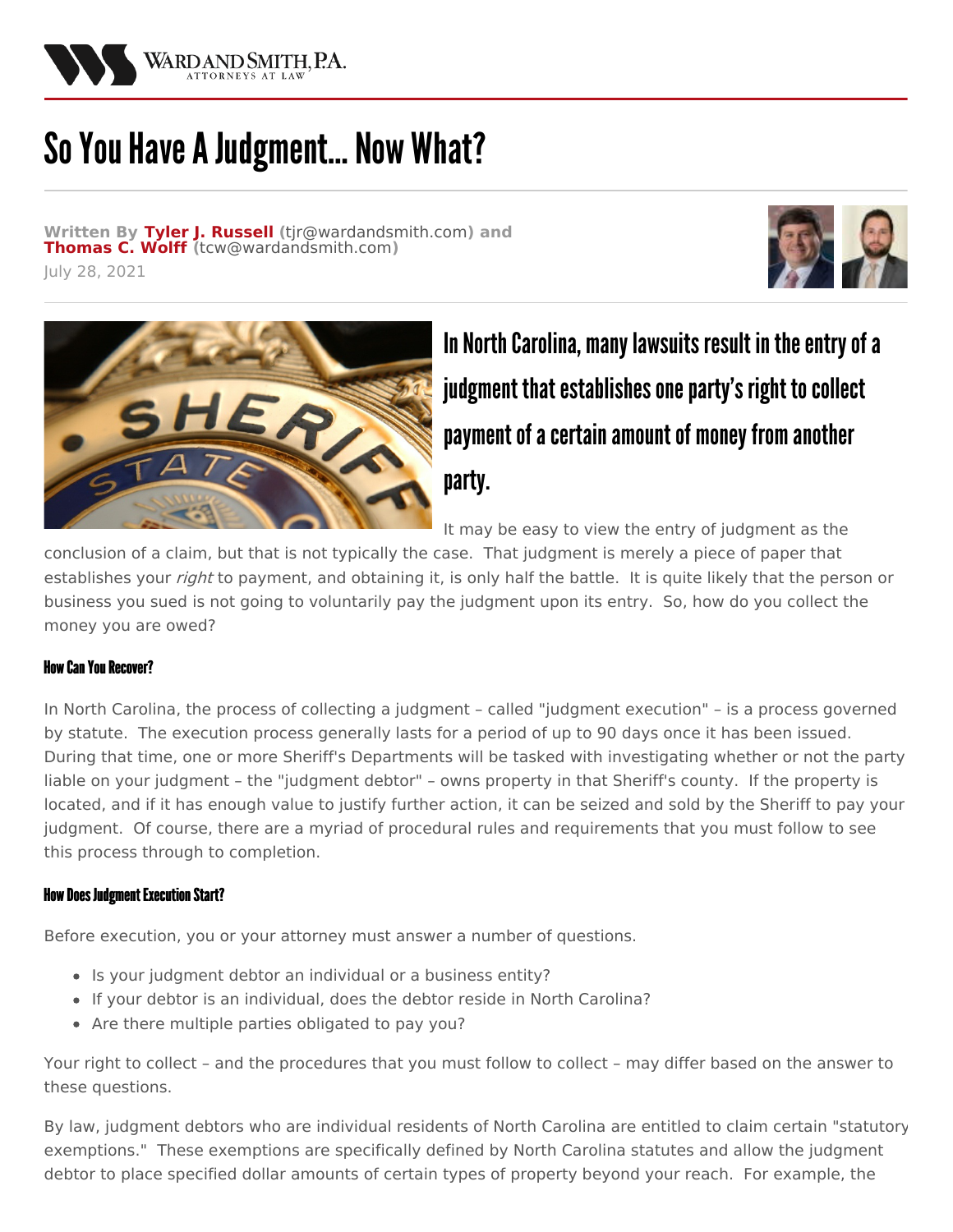debtor may be able to claim \$3,500.00 in value of one motor vehicle, or \$5,000.00 worth of household goods and furnishings as exempt from your collection efforts.

Until you provide the judgment debtor with the requisite notice, and an opportunity to claim exemptions has been given, you will be unable to proceed with any execution efforts. However, the judgment debtor only has 20 days from being served with the notice in order to assert a claim to their exemptions. If not, the exemptions are waived.

Importantly, only individual residents of North Carolina are entitled to receive a notice and are given an opportunity to claim exemptions. If your judgment debtor is a business entity or is an individual who is *not* a resident of North Carolina, they will be unable to claim any statutory exemptions.

## Where Do You Go From There?

Once the statutory exemptions have been either approved by the Court, waived, or determined to be inapplicable, the judgment execution process can proceed. The next step involves requesting the Clerk of Court for the county where your debtor's property is located, to issue a "Writ of Execution." This document directs the local Sheriff to conduct an investigation into the status of the judgment debtor's assets and is valid and enforceable for a period of up to 90 days from the date of its issuance.

If the Sheriff locates non-exempt property during that time, it may be seized and sold, with the proceeds being used to satisfy your judgment in whole or in part. With some limitations, property that can be seized by the Sheriff typically includes cars, motorcycles, airplanes, boats, valuable jewelry, artwork, funds in bank accounts, corporate stock, and other real or personal property. Once seized, the property is typically sold by the Sheriff at an auction sale with the net proceeds paid to you.

## What Can You Do If The Sheriff Does Not Find Any Property?

If the Sheriff is unable to locate property subject to execution, there is a variety of other tools to employ in order to investigate and recover on your judgment. Several options fall within a category of actions called "supplemental proceedings." Supplemental proceedings include, but are not limited to:

- Issuing written interrogatories that your judgment debtor must answer under oath;
- Conducting an in-person examination of your judgment debtor under oath to ask questions about the extent and location of your debtor's assets; and
- Obtaining additional court orders that direct your judgment debtor or other parties who are in possession of your debtor's property to surrender that property to you.

Additionally, if your judgment debtor owns an interest in any limited liability company ("LLC"), you may be able to obtain a "charging order" against your debtor's interest in the LLC. This order requires (or "charges") your debtor's interest in the LLC to be paid towards your judgment. Although you cannot assume your debtor's role as a member and/or manager of the LLC, you do gain the right to receive your debtor's share of any financial distributions made by the LLC to its members.

## Conclusion

In many cases, obtaining a judgment does not immediately result in receiving payment of what is due. Typically, additional efforts are required in order to reduce your judgment into payment. But, with a firm understanding of the law, and a well-crafted strategy, you may be able to recover what you are owed.